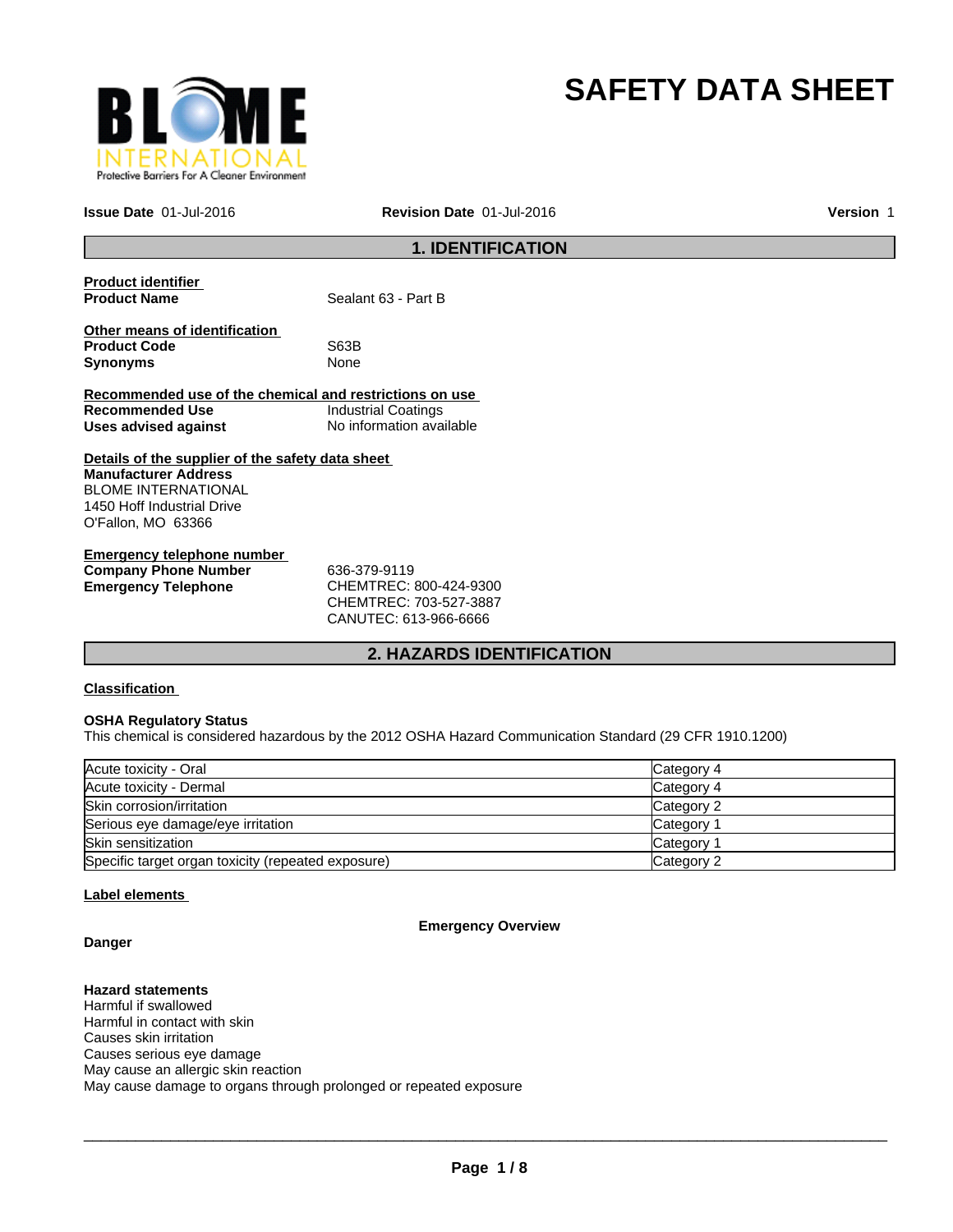

**Appearance** viscous **Physical state** liquid **Odor** Slight

 $\overline{\phantom{a}}$  ,  $\overline{\phantom{a}}$  ,  $\overline{\phantom{a}}$  ,  $\overline{\phantom{a}}$  ,  $\overline{\phantom{a}}$  ,  $\overline{\phantom{a}}$  ,  $\overline{\phantom{a}}$  ,  $\overline{\phantom{a}}$  ,  $\overline{\phantom{a}}$  ,  $\overline{\phantom{a}}$  ,  $\overline{\phantom{a}}$  ,  $\overline{\phantom{a}}$  ,  $\overline{\phantom{a}}$  ,  $\overline{\phantom{a}}$  ,  $\overline{\phantom{a}}$  ,  $\overline{\phantom{a}}$ 

### **Precautionary Statements - Prevention**

Wash face, hands and any exposed skin thoroughly after handling Do not eat, drink or smoke when using this product Wear protective gloves/protective clothing/eye protection/face protection Contaminated work clothing should not be allowed out of the workplace Do not breathe dust/fume/gas/mist/vapors/spray

#### **Precautionary Statements - Response**

Get medical advice/attention if you feel unwell IF IN EYES: Rinse cautiously with water for several minutes. Remove contact lenses, if present and easy to do. Continue rinsing Immediately call a POISON CENTER or doctor/physician IF ON SKIN: Wash with plenty of soap and water If skin irritation or rash occurs: Get medical advice/attention Call a POISON CENTER or doctor/physician if you feel unwell Take off contaminated clothing and wash before reuse IF SWALLOWED: Call a POISON CENTER or doctor/physician if you feel unwell Rinse mouth

### **Precautionary Statements - Disposal**

Dispose of contents/container to an approved waste disposal plant

### **Hazards not otherwise classified (HNOC)**

Not applicable

### **Other Information**

Toxic to aquatic life with long lasting effects. Toxic to aquatic life.

### **Unknown acute toxicity**

30% of the mixture consists of ingredient(s) of unknown toxicity

### **3. COMPOSITION/INFORMATION ON INGREDIENTS**

#### **Substance**

Not applicable

### **Mixture**

| <b>Chemical Name</b>                                            | <b>CAS No</b> | Weight-%  |
|-----------------------------------------------------------------|---------------|-----------|
| Propylene glycol diamine, 2-amino-, diether with<br>Propylene * | 9046-10-0     | $30 - 60$ |
| Benzenamine,<br>4,4-methylenebis [N-(1-methylpropyl)-*          | 5285-60-9     | $15 - 40$ |
| Diethyltoluenediamine *                                         | 68479-98-1    | 7 - 13    |
| Proprietary additives *                                         | Proprietary   | 7 - 13    |

The exact percentage (concentration) of composition has been withheld as a trade secret.

### **4. FIRST AID MEASURES**

### **Description of first aid measures**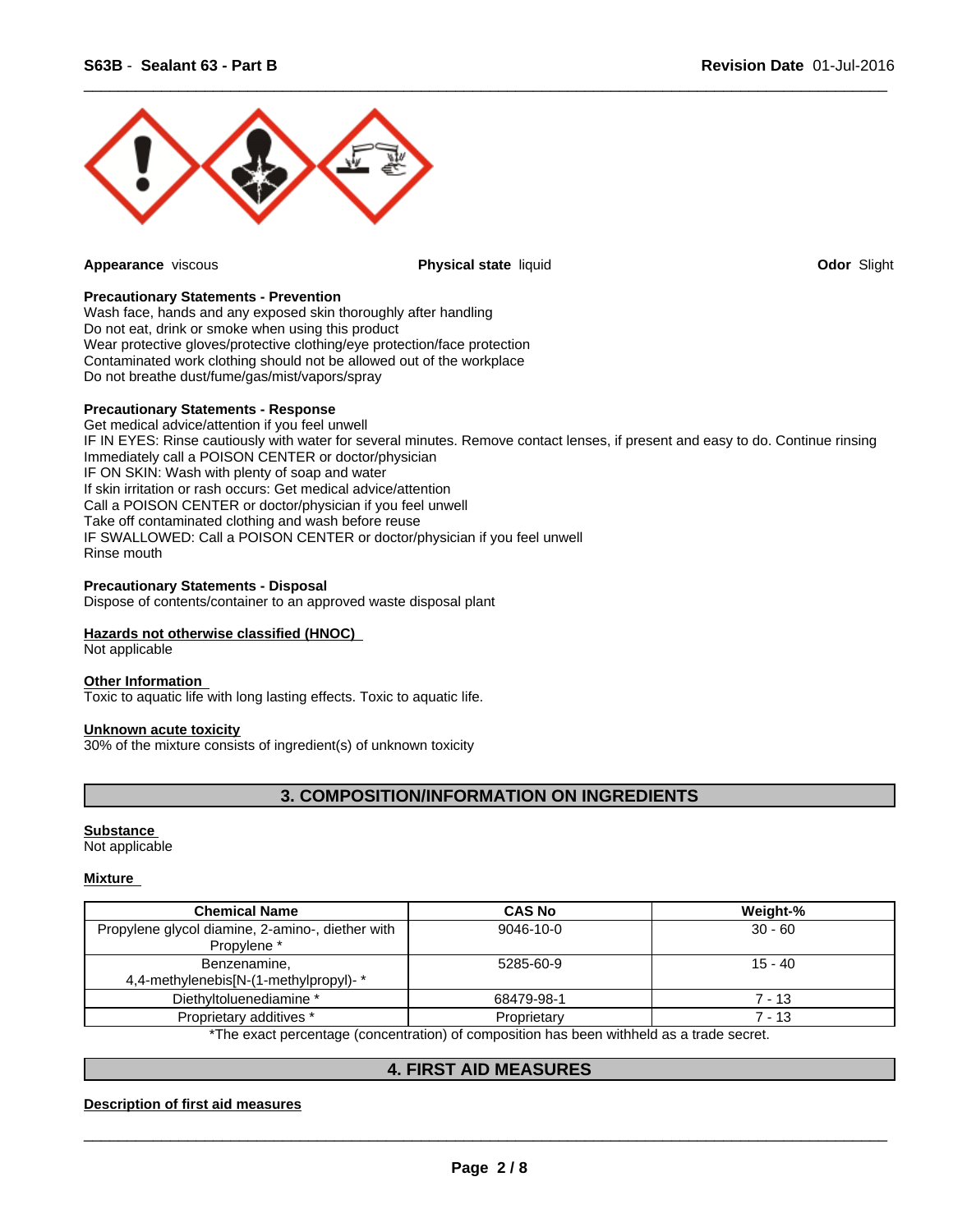| <b>General advice</b>                                       | In case of accident or unwellness, seek medical advice immediately (show directions for<br>use or safety data sheet if possible). If symptoms persist, call a physician.                                                     |  |
|-------------------------------------------------------------|------------------------------------------------------------------------------------------------------------------------------------------------------------------------------------------------------------------------------|--|
| Eye contact                                                 | Immediately flush with plenty of water. After initial flushing, remove any contact lenses and<br>continue flushing for at least 15 minutes. Keep eye wide open while rinsing. Call a physician<br>immediately.               |  |
| <b>Skin contact</b>                                         | Wash off immediately with soap and plenty of water while removing all contaminated<br>clothes and shoes. Wash contaminated clothing before reuse. If skin irritation persists, call<br>a physician.                          |  |
| <b>Inhalation</b>                                           | Remove to fresh air. If breathing is irregular or stopped, administer artificial respiration.<br>Avoid direct contact with skin. Use barrier to give mouth-to-mouth resuscitation. If<br>symptoms persist, call a physician. |  |
| Ingestion                                                   | Rinse mouth. Drink plenty of water. Do not induce vomiting without medical advice. Never<br>give anything by mouth to an unconscious person. If symptoms persist, call a physician.                                          |  |
| Self-protection of the first aider                          | Use personal protective equipment as required.                                                                                                                                                                               |  |
| Most important symptoms and effects, both acute and delayed |                                                                                                                                                                                                                              |  |
| <b>Symptoms</b>                                             | May cause skin irritation. May result in permanent damage including blindness. May cause<br>allergic skin reaction.                                                                                                          |  |
|                                                             | Indication of any immediate medical attention and special treatment needed                                                                                                                                                   |  |
| Note to physicians                                          | May cause sensitization in susceptible persons. Treat symptomatically.                                                                                                                                                       |  |

 $\overline{\phantom{a}}$  ,  $\overline{\phantom{a}}$  ,  $\overline{\phantom{a}}$  ,  $\overline{\phantom{a}}$  ,  $\overline{\phantom{a}}$  ,  $\overline{\phantom{a}}$  ,  $\overline{\phantom{a}}$  ,  $\overline{\phantom{a}}$  ,  $\overline{\phantom{a}}$  ,  $\overline{\phantom{a}}$  ,  $\overline{\phantom{a}}$  ,  $\overline{\phantom{a}}$  ,  $\overline{\phantom{a}}$  ,  $\overline{\phantom{a}}$  ,  $\overline{\phantom{a}}$  ,  $\overline{\phantom{a}}$ 

### **5. FIRE-FIGHTING MEASURES**

### **Suitable extinguishing media**

Use extinguishing measures that are appropriate to local circumstances and the surrounding environment. Dry chemical, CO2, sand, earth, water spray or regular foam.

**Unsuitable extinguishing media** Do not use a solid water stream as it may scatter and spread fire.

### **Specific hazards arising from the chemical**

In the event of fire and/or explosion do not breathe fumes. May cause sensitization in susceptible persons. Thermal decomposition can lead to release of irritating and toxic gases and vapors.

**Explosion data Sensitivity to Mechanical Impact** None. **Sensitivity to Static Discharge** None.

#### **Protective equipment and precautions for firefighters**

As in any fire, wear self-contained breathing apparatus pressure-demand, MSHA/NIOSH (approved or equivalent) and full protective gear.

### **6. ACCIDENTAL RELEASE MEASURES**

#### **Personal precautions, protective equipment and emergency procedures**

Personal precautions **Avoid contact with skin, eyes or clothing.** Use personal protective equipment as required. Evacuate personnel to safe areas. Keep people away from and upwind of spill/leak. **Environmental precautions Environmental precautions** Prevent entry into waterways, sewers, basements or confined areas. Prevent further leakage or spillage if safe to do so.

**Methods and material for containment and cleaning up**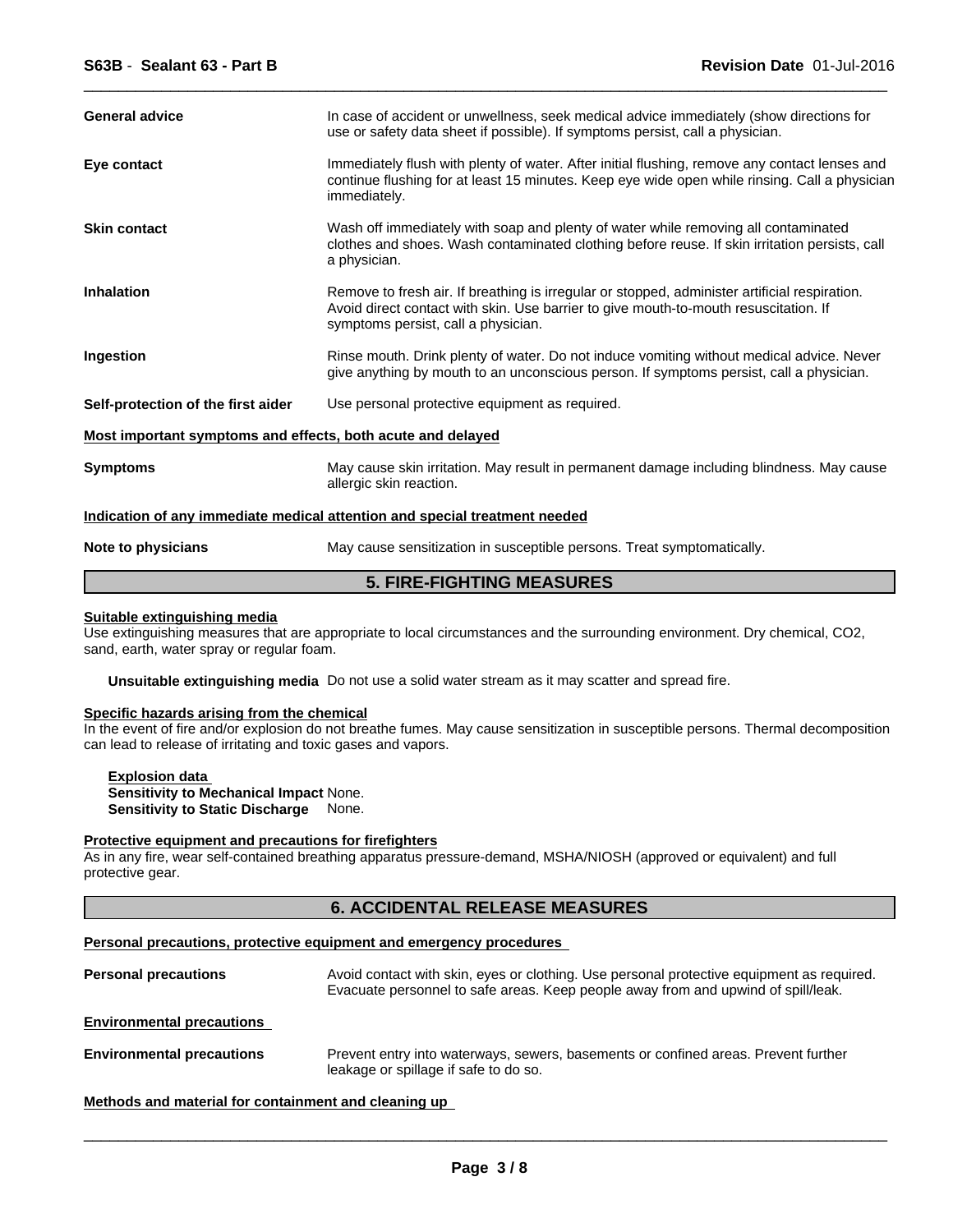| <b>Methods for containment</b>                               | Prevent further leakage or spillage if safe to do so.                                                                                                                                                                                                                                                                            |
|--------------------------------------------------------------|----------------------------------------------------------------------------------------------------------------------------------------------------------------------------------------------------------------------------------------------------------------------------------------------------------------------------------|
| Methods for cleaning up                                      | Use personal protective equipment as required. Cover liquid spill with sand, earth or other<br>non-combustible absorbent material. Take up mechanically, placing in appropriate<br>containers for disposal. Clean contaminated surface thoroughly.                                                                               |
|                                                              | 7. HANDLING AND STORAGE                                                                                                                                                                                                                                                                                                          |
| <b>Precautions for safe handling</b>                         |                                                                                                                                                                                                                                                                                                                                  |
| Advice on safe handling                                      | Avoid contact with skin, eyes or clothing. Wash contaminated clothing before reuse. Do not<br>eat, drink or smoke when using this product. Use personal protective equipment as<br>required. Do not breathe dust/fume/gas/mist/vapors/spray. Use with local exhaust<br>ventilation.                                              |
| Conditions for safe storage, including any incompatibilities |                                                                                                                                                                                                                                                                                                                                  |
| Storage Conditions                                           | Keep container tightly closed in a dry and well-ventilated place. Keep in properly labeled<br>containers.                                                                                                                                                                                                                        |
| Incompatible materials                                       | Strong oxidizing agents. Strong acids. Strong bases.                                                                                                                                                                                                                                                                             |
|                                                              | 8. EXPOSURE CONTROLS/PERSONAL PROTECTION                                                                                                                                                                                                                                                                                         |
| <b>Control parameters</b>                                    |                                                                                                                                                                                                                                                                                                                                  |
| <b>Exposure Guidelines</b>                                   | This product, as supplied, does not contain any hazardous materials with occupational<br>exposure limits established by the region specific regulatory bodies.                                                                                                                                                                   |
| <b>Appropriate engineering controls</b>                      |                                                                                                                                                                                                                                                                                                                                  |
| <b>Engineering Controls</b>                                  | Showers<br>Eyewash stations<br>Ventilation systems.                                                                                                                                                                                                                                                                              |
|                                                              | <u>Individual protection measures, such as personal protective equipment</u>                                                                                                                                                                                                                                                     |
| Eye/face protection                                          | Wear safety glasses with side shields (or goggles).                                                                                                                                                                                                                                                                              |
| Skin and body protection                                     | Wear protective gloves and protective clothing.                                                                                                                                                                                                                                                                                  |
| <b>Respiratory protection</b>                                | If exposure limits are exceeded or irritation is experienced, NIOSH/MSHA approved<br>respiratory protection should be worn. Positive-pressure supplied air respirators may be<br>required for high airborne contaminant concentrations. Respiratory protection must be<br>provided in accordance with current local regulations. |
| General Hygiene Considerations                               | When using do not eat, drink or smoke. Wash contaminated clothing before reuse. Regular<br>cleaning of equipment, work area and clothing is recommended.                                                                                                                                                                         |
|                                                              | <b>9. PHYSICAL AND CHEMICAL PROPERTIES</b>                                                                                                                                                                                                                                                                                       |

 $\overline{\phantom{a}}$  ,  $\overline{\phantom{a}}$  ,  $\overline{\phantom{a}}$  ,  $\overline{\phantom{a}}$  ,  $\overline{\phantom{a}}$  ,  $\overline{\phantom{a}}$  ,  $\overline{\phantom{a}}$  ,  $\overline{\phantom{a}}$  ,  $\overline{\phantom{a}}$  ,  $\overline{\phantom{a}}$  ,  $\overline{\phantom{a}}$  ,  $\overline{\phantom{a}}$  ,  $\overline{\phantom{a}}$  ,  $\overline{\phantom{a}}$  ,  $\overline{\phantom{a}}$  ,  $\overline{\phantom{a}}$ 

### **Information on basic physical and chemical properties**

| <b>Physical state</b><br>Appearance<br>Color | liauid<br>viscous<br>pigmented            | Odor<br><b>Odor threshold</b>    | Slight<br>No information available |
|----------------------------------------------|-------------------------------------------|----------------------------------|------------------------------------|
| <b>Property</b><br>рH                        | <b>Values</b><br>No information available | Remarks • Method                 |                                    |
| Melting point / freezing point               | No information available                  |                                  |                                    |
| Boiling point / boiling range                | $> 200$ °C / 392 °F                       |                                  |                                    |
| <b>Flash point</b>                           | > 82 °C / 180 °F                          | Pensky-Martens Closed Cup (PMCC) |                                    |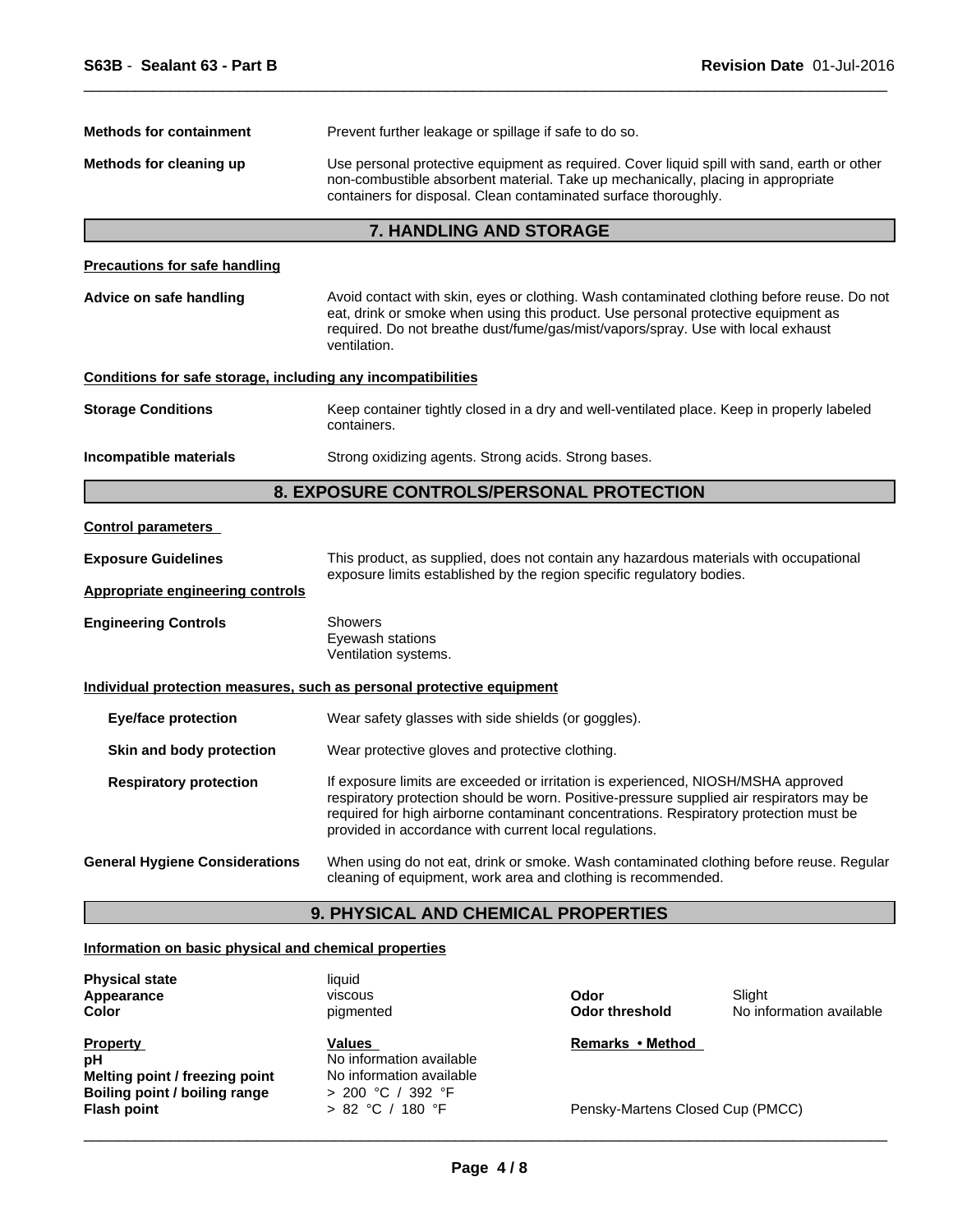**Explosive properties** Not an explosive **Oxidizing properties** Not applicable **Water solubility Insoluble in water**<br> **Solubility in other solvents No information available Solubility in other solvents** No information available<br> **Partition coefficient** No information available **Partition coefficient Upper flammability limit:** No information available **Autoignition temperature** No information available **Decomposition temperature** No information available **Kinematic viscosity** No information available **Lower flammability limit: Dynamic viscosity** No information available **Flammability (solid, gas)** No information available **Vapor pressure No information available**<br> **Vapor density No information available Evaporation rate Relative density** 1.00 **Flammability Limit in Air**

### **Other Information**

**VOC Content (%)** 0 g/L

No information available No information available **No information available** 

**Softening point** No information available **Molecular weight** No information available **Density** No information available **Bulk density** No information available

### **10. STABILITY AND REACTIVITY**

 $\overline{\phantom{a}}$  ,  $\overline{\phantom{a}}$  ,  $\overline{\phantom{a}}$  ,  $\overline{\phantom{a}}$  ,  $\overline{\phantom{a}}$  ,  $\overline{\phantom{a}}$  ,  $\overline{\phantom{a}}$  ,  $\overline{\phantom{a}}$  ,  $\overline{\phantom{a}}$  ,  $\overline{\phantom{a}}$  ,  $\overline{\phantom{a}}$  ,  $\overline{\phantom{a}}$  ,  $\overline{\phantom{a}}$  ,  $\overline{\phantom{a}}$  ,  $\overline{\phantom{a}}$  ,  $\overline{\phantom{a}}$ 

#### **Reactivity**  No data available

**Chemical stability** Stable under recommended storage conditions. **Possibility of Hazardous Reactions** None under normal processing. **Conditions to avoid** Exposure to air or moisture over prolonged periods. Elevated Temperature. **Incompatible materials** Strong oxidizing agents. Strong acids. Strong bases. **Hazardous Decomposition Products** Thermal decomposition can lead to release of irritating and toxic gases and vapors.

### **11. TOXICOLOGICAL INFORMATION**

### **Information on likely routes of exposure**

### **Product Information**

**Inhalation** No data available. **Eye contact** Corrosive to the eyes and may cause severe damage including blindness. **Skin contact** Irritating to skin. Repeated or prolonged skin contact may cause allergic reactions with susceptible persons. **Ingestion** No data available.

| <b>Chemical Name</b>                                                          | Oral LD50                         | Dermal LD50            | <b>Inhalation LC50</b> |
|-------------------------------------------------------------------------------|-----------------------------------|------------------------|------------------------|
| Propylene glycol diamine, 2-amino-,  <br>diether with Propylene<br> 9046-10-0 | $= 242$ mg/kg (Rat)               | $=$ 360 mg/kg (Rabbit) |                        |
| Diethyltoluenediamine                                                         | = 472 mg/kg ( Rat ) = 485 mg/kg ( | $= 700$ mg/kg (Rabbit) |                        |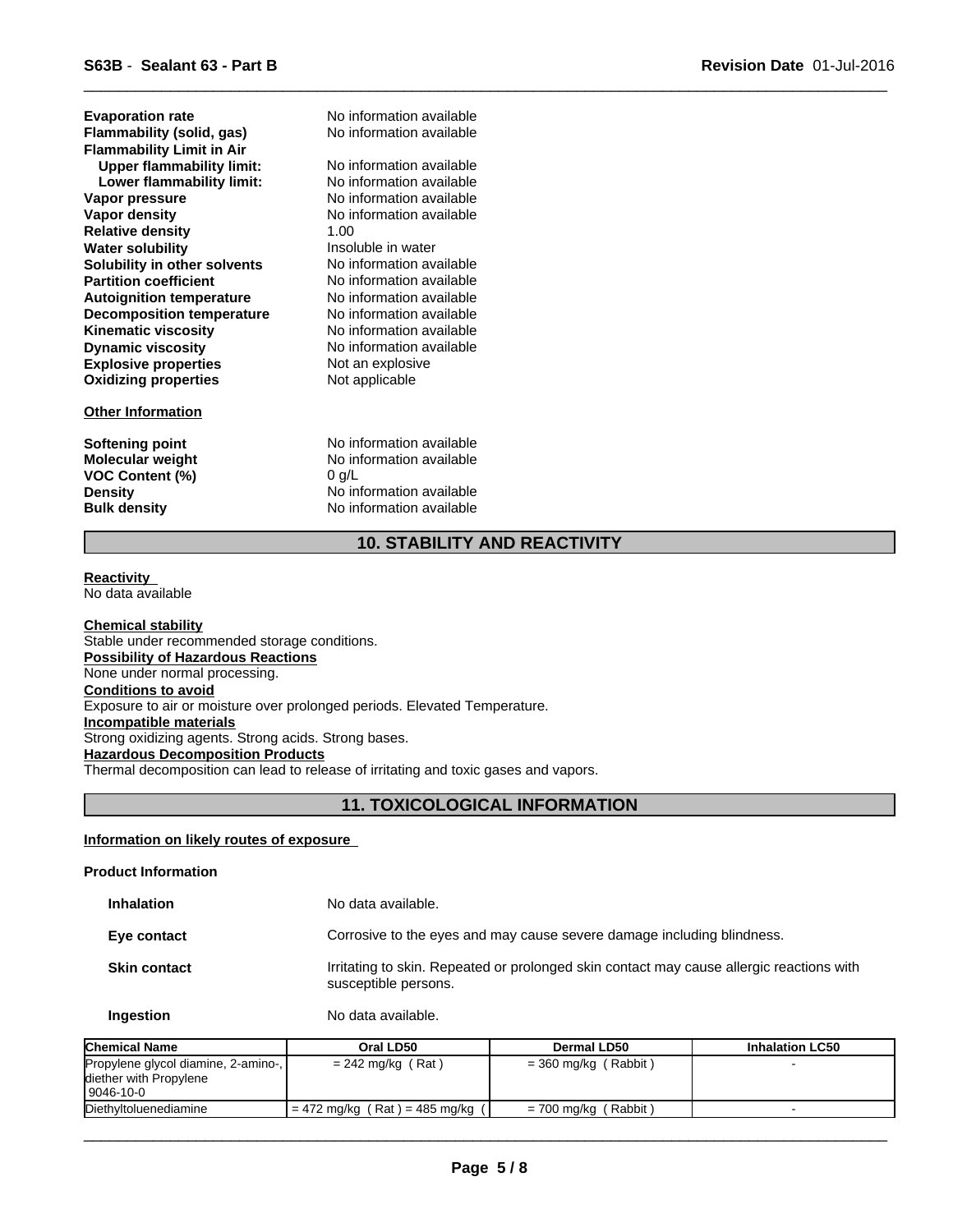| 68479-98 | Rat , |  |
|----------|-------|--|

### **Information on toxicological effects**

**Symptoms** May cause skin irritation. May cause an allergic skin reaction. May result in permanent damage including blindness.

 $\overline{\phantom{a}}$  ,  $\overline{\phantom{a}}$  ,  $\overline{\phantom{a}}$  ,  $\overline{\phantom{a}}$  ,  $\overline{\phantom{a}}$  ,  $\overline{\phantom{a}}$  ,  $\overline{\phantom{a}}$  ,  $\overline{\phantom{a}}$  ,  $\overline{\phantom{a}}$  ,  $\overline{\phantom{a}}$  ,  $\overline{\phantom{a}}$  ,  $\overline{\phantom{a}}$  ,  $\overline{\phantom{a}}$  ,  $\overline{\phantom{a}}$  ,  $\overline{\phantom{a}}$  ,  $\overline{\phantom{a}}$ 

#### **Delayed and immediate effects as well as chronic effects from short and long-term exposure**

| May cause sensitization by skin contact.                                                               |
|--------------------------------------------------------------------------------------------------------|
| No information available.                                                                              |
| No information available.                                                                              |
| No information available.                                                                              |
| No information available.                                                                              |
| No information available.                                                                              |
| Repeated contact may cause allergic reactions in very susceptible persons. Avoid repeated<br>exposure. |
| Eyes, Respiratory system, Skin, lungs.<br>No information available.                                    |
|                                                                                                        |

### **Numerical measures of toxicity - Product Information**

**The following values are calculated based on chapter 3.1 of the GHS document** .

| ATEmix (oral)          | 284.00 mg/kg |  |
|------------------------|--------------|--|
| <b>ATEmix (dermal)</b> | 446.00       |  |

### **12. ECOLOGICAL INFORMATION**

### **Ecotoxicity**

Toxic to aquatic life with long lasting effects

80 % of the mixture consists of components(s) of unknown hazards to the aquatic environment

#### **Persistence and degradability**

No information available.

#### **Bioaccumulation**

No information available.

#### **Other adverse effects**

No information available

### **13. DISPOSAL CONSIDERATIONS**

| Waste treatment methods | Disposal should be in accordance with applicable regional, national and local laws and |
|-------------------------|----------------------------------------------------------------------------------------|
| Disposal of wastes      | regulations.                                                                           |
| Contaminated packaging  | Do not reuse container.                                                                |

### **14. TRANSPORT INFORMATION**

| <b>DOT</b>  | Not regulated |
|-------------|---------------|
| <b>TDG</b>  | Not regulated |
| <b>IATA</b> | Not regulated |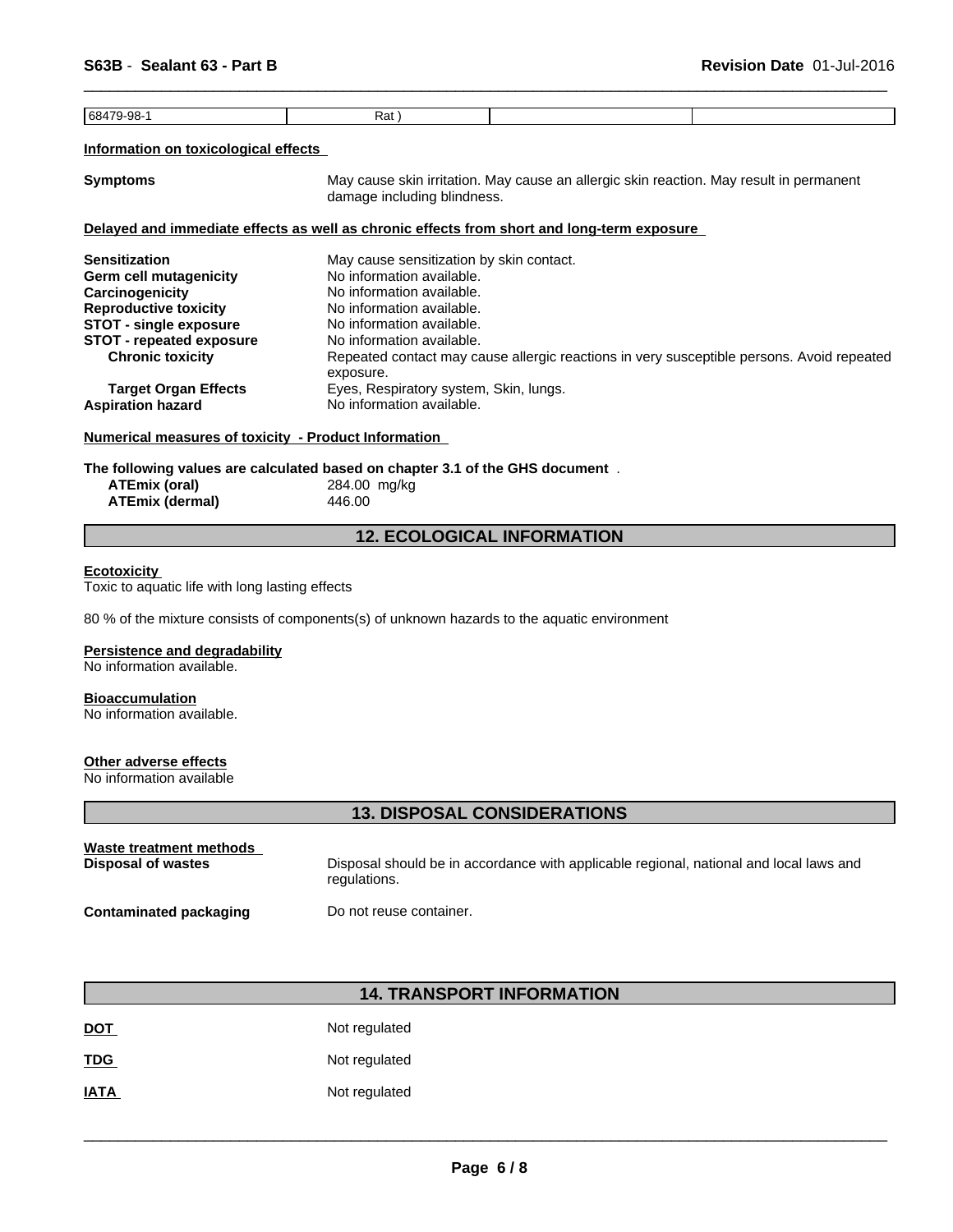**IMDG** Not regulated

### **15. REGULATORY INFORMATION**

 $\overline{\phantom{a}}$  ,  $\overline{\phantom{a}}$  ,  $\overline{\phantom{a}}$  ,  $\overline{\phantom{a}}$  ,  $\overline{\phantom{a}}$  ,  $\overline{\phantom{a}}$  ,  $\overline{\phantom{a}}$  ,  $\overline{\phantom{a}}$  ,  $\overline{\phantom{a}}$  ,  $\overline{\phantom{a}}$  ,  $\overline{\phantom{a}}$  ,  $\overline{\phantom{a}}$  ,  $\overline{\phantom{a}}$  ,  $\overline{\phantom{a}}$  ,  $\overline{\phantom{a}}$  ,  $\overline{\phantom{a}}$ 

| <b>International Inventories</b> |          |  |
|----------------------------------|----------|--|
| TSCA                             | Complies |  |
| <b>DSL/NDSL</b>                  | Complies |  |
| <b>EINECS/ELINCS</b>             | Complies |  |
| <b>IECSC</b>                     | Complies |  |
| KECL                             | Complies |  |
| <b>PICCS</b>                     | Complies |  |
| <b>AICS</b>                      | Complies |  |

**Legend:** 

**TSCA** - United States Toxic Substances Control Act Section 8(b) Inventory

**DSL/NDSL** - Canadian Domestic Substances List/Non-Domestic Substances List

**EINECS/ELINCS** - European Inventory of Existing Chemical Substances/European List of Notified Chemical Substances

**ENCS** - Japan Existing and New Chemical Substances

**IECSC** - China Inventory of Existing Chemical Substances

**KECL** - Korean Existing and Evaluated Chemical Substances

**PICCS** - Philippines Inventory of Chemicals and Chemical Substances

**AICS** - Australian Inventory of Chemical Substances

### **US Federal Regulations**

#### **SARA 313**

Section 313 of Title III of the Superfund Amendments and Reauthorization Act of 1986 (SARA). This product does not contain any chemicals which are subject to the reporting requirements of the Act and Title 40 of the Code of Federal Regulations, Part 372

### **SARA 311/312 Hazard Categories**

| Acute health hazard               | Yes |  |
|-----------------------------------|-----|--|
| Chronic Health Hazard             | Yes |  |
| Fire hazard                       | N٥  |  |
| Sudden release of pressure hazard | No. |  |
| <b>Reactive Hazard</b>            | N٥  |  |
|                                   |     |  |

#### **CWA (Clean Water Act)**

This product does not contain any substances regulated as pollutants pursuant to the Clean Water Act (40 CFR 122.21 and 40 CFR 122.42)

### **CERCLA**

This material, as supplied, does not contain any substances regulated as hazardous substances under the Comprehensive Environmental Response Compensation and Liability Act (CERCLA) (40 CFR 302) or the Superfund Amendments and Reauthorization Act (SARA) (40 CFR 355). There may be specific reporting requirements at the local, regional, or state level pertaining to releases of this material

### **US State Regulations**

### **California Proposition 65**

This product does not contain any Proposition 65 chemicals

### **U.S. State Right-to-Know Regulations**

### **U.S. EPA Label Information**

**EPA Pesticide Registration Number** Not applicable

| 16. OTHER INFORMATION, INCLUDING DATE OF PREPARATION OF THE LAST REVISION |
|---------------------------------------------------------------------------|
|---------------------------------------------------------------------------|

| <b>NFPA</b>                | <b>Health hazards 2</b> | <b>Flammability</b>       | Instability 0           | <b>Physical and Chemical</b> |
|----------------------------|-------------------------|---------------------------|-------------------------|------------------------------|
|                            |                         |                           |                         | Properties                   |
| <b>HMIS</b>                | Health hazards 2*       | Flammabilitv              | <b>Physical hazards</b> | <b>Personal protection X</b> |
| Chronic Hazard Star Legend |                         | * = Chronic Health Hazard |                         |                              |